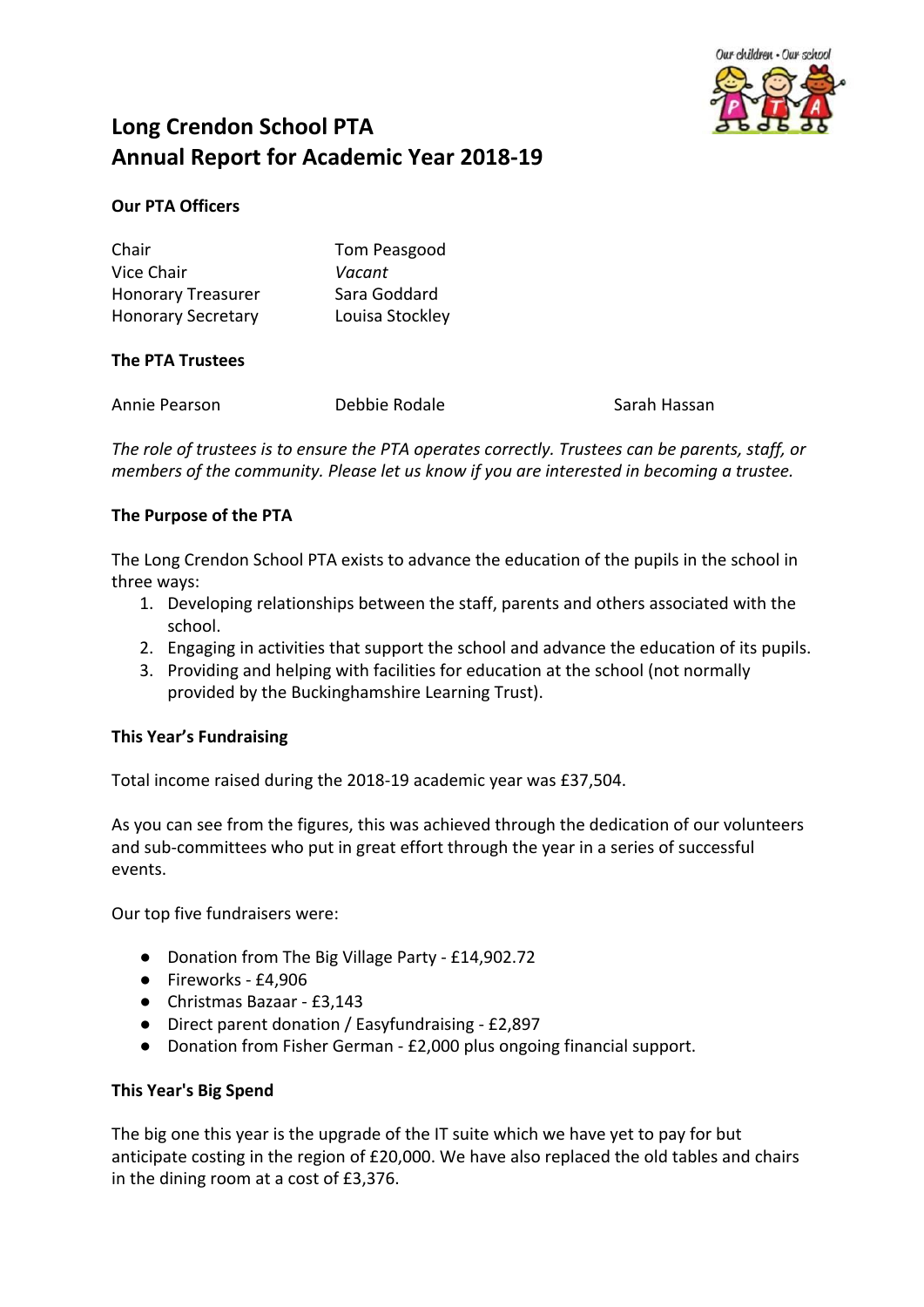

The PTA donated £6000 to the school, which includes the purchase of books and equipment, software and experience days. Several other significant purchases have been made for the school and its pupils (Table 2). We are committed to expenditure for 2019-20 of £9,800.00 (Table 3).

| TADIE I. FTA INCONIE (ANEL COSIS) |           |
|-----------------------------------|-----------|
| Magic Show                        | 931.06    |
| Coin Challenge                    | 562.52    |
| Fireworks                         | 4,906.93  |
| Christmas Fair                    | 3,143.64  |
| Calendars                         | 649.00    |
| <b>Valentine Disco</b>            | 745.98    |
| Family Quiz Night                 | 369.65    |
| Rounders                          | 640.95    |
| Steeple to Steeple                | 799.26    |
| <b>Summer Disco</b>               | 801.85    |
| <b>BVP Donation</b>               | 14,902.72 |
| Second Hand Uniform Sales         | 554.00    |
| <b>Cake Sales</b>                 | 902.14    |
| Ice Lolly Sales                   | 209.45    |
| Sports Day T-Shirt Sales          | 114.30    |
| Refreshments                      | 545.38    |
| My Art Project                    | 156.30    |
| <b>KS1 Nativity DVD/Photos</b>    | 241.63    |
| <b>Easy Fundraising</b>           | 584.70    |
| <b>Business Donations</b>         | 2800.00   |
| <b>UK Textile Recycling</b>       | 388.20    |
| <b>Bulembu Choir refreshments</b> | 111.15    |
| Donations/Gift Aid                | 2,313.72  |
| Amazon Smile                      | 16.79     |
| Total                             | 37,280.17 |

# **Table 1: PTA Income (after costs)**

#### **Table 2: Spending summary**

| Total                             | 14,727.22 |
|-----------------------------------|-----------|
| <b>Bulembu choir donation</b>     | 111.15    |
| Circus expenses                   | 97.68     |
| PTA expenses                      | 746.19    |
| <b>Tennis Racquets</b>            | 229.50    |
| Dining Room Furniture             | 3,376.08  |
| iTunes apps for smart boards      | 347.49    |
| <b>Science Mark</b>               | 805.00    |
| <b>Rothschild Reading Project</b> | 800.00    |
| <b>Annual Donation</b>            | 6,000.00  |
| <b>SEN Books</b>                  | 23.53     |
| <b>Foundation Materials</b>       | 513.81    |
| <b>Busy Ant Maths</b>             | 758.79    |
| - סיייסיי-                        |           |

**Table 3: Committed funds for next year**

| <b>Busy Ant Subscription</b>          | 1,000.00  |
|---------------------------------------|-----------|
| <b>Annual Donation</b>                | 6,000.00  |
| <b>Rothschild Reading Project (3)</b> |           |
| years annually)                       | 800.00    |
| <b>Working Capital</b>                | 2,000.00  |
| Orchestra visit                       | 250.00    |
| <b>Total</b>                          | 10,050.00 |

# **Financial summary**

The PTA raised £37,280.17, incurred expenses of £843.87 and contributed £13,883.35 towards the running of the school in the 2018-19 academic year.

Total uncommitted funds in the PTA bank account currently stand at £30,477.28. We have £10,050 of committed funds including the annual £6,000 contribution towards the running of the school and £2,000 for ongoing working capital.

We therefore have available funds of £20,427.28 which we have earmarked for the IT suite upgrade and await a funding request.